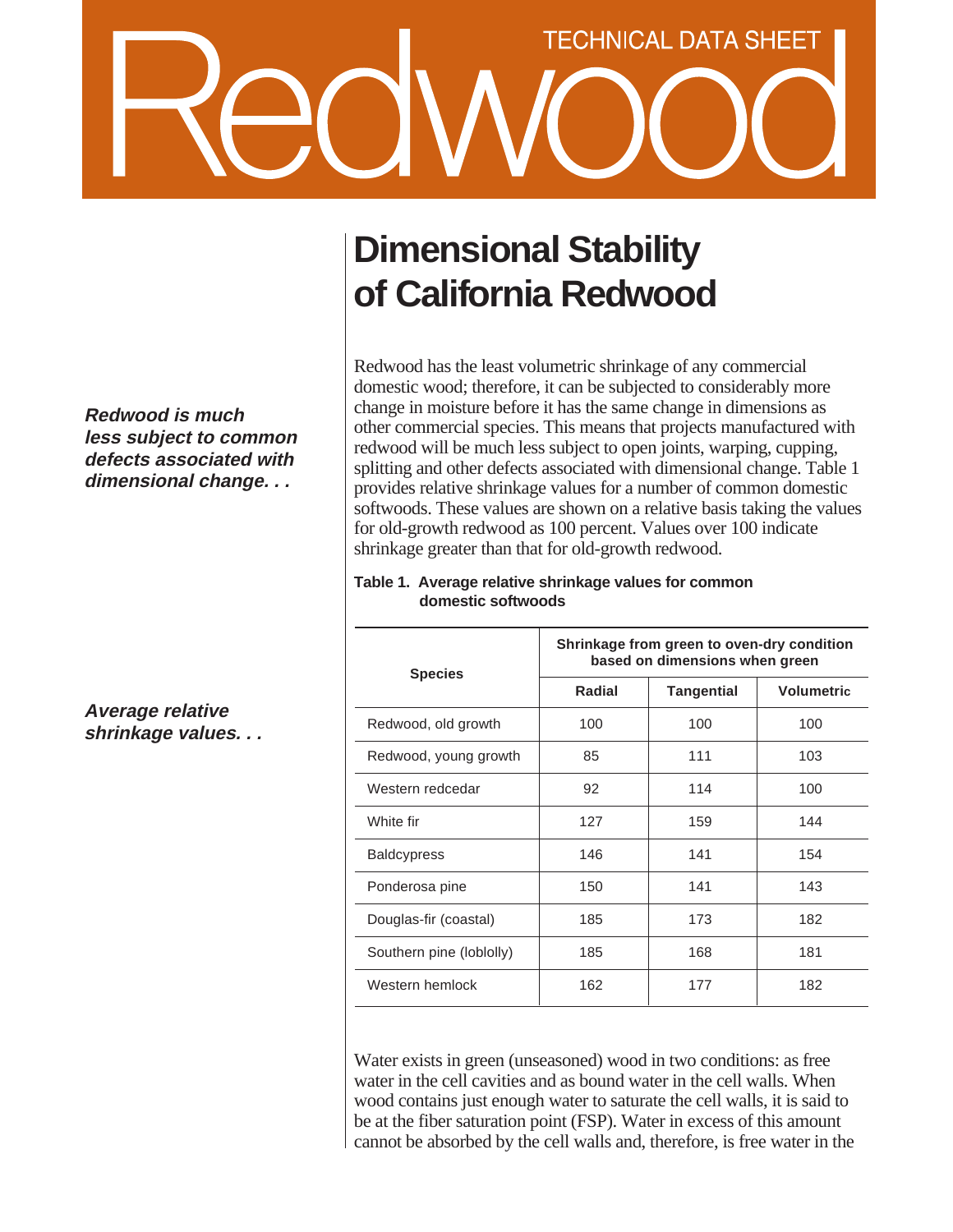## **Shrinkage is about twice as great across the flat grain face. . .**

**Moisture content critical at time of manufacture and installation. . .**

cell cavities. Removal of the free water from the cell cavities has no apparent effect on the properties of wood except to reduce its weight, but as soon as any of the bound water in the cell walls is removed, wood begins to shrink. Since the free water is the first to be removed, shrinkage does not begin until the FSP is reached.

The FSP for wood varies from about 22 percent to 30 percent moisture content. For redwood, FSP can be taken as approximately 22 percent. Dimensional change does not occur until moisture content reductions from the green, or unseasoned, condition go below this value and the cell walls begin to give up bound water. Then redwood begins to shrink in all directions, although not uniformly. Generally speaking, the shrinkage is about twice as great across the flat grain face (tangential shrinkage) as it is across the vertical grain face (radial shrinkage). Longitudinal shrinkage is normally so small that it is generally not considered significant.

All woods contain certain quantities of chemical extractives in addition to the cellulose and lignin components. Redwood is rich in extractives which, combined with redwood's cellular structure, are responsible for its low shrinkage. In properly dried wood there is little appreciable difference between sapwood and heartwood with respect to dimensional change. Sapwood, however, may be more susceptible than heartwood to changes in atmospheric humidity; therefore, its dimensions may change more quickly than those of heartwood.

Ideally, wood products should be manufactured and installed at the moisture content to which they will equilibrate in use. This moisture content is referred to as the equilibrium moisture content or EMC. Table 2 provides recommended moisture content values for various wood items at the time of installation.

### **Table 2. Recommended moisture content values for various wood items at time of installation\***

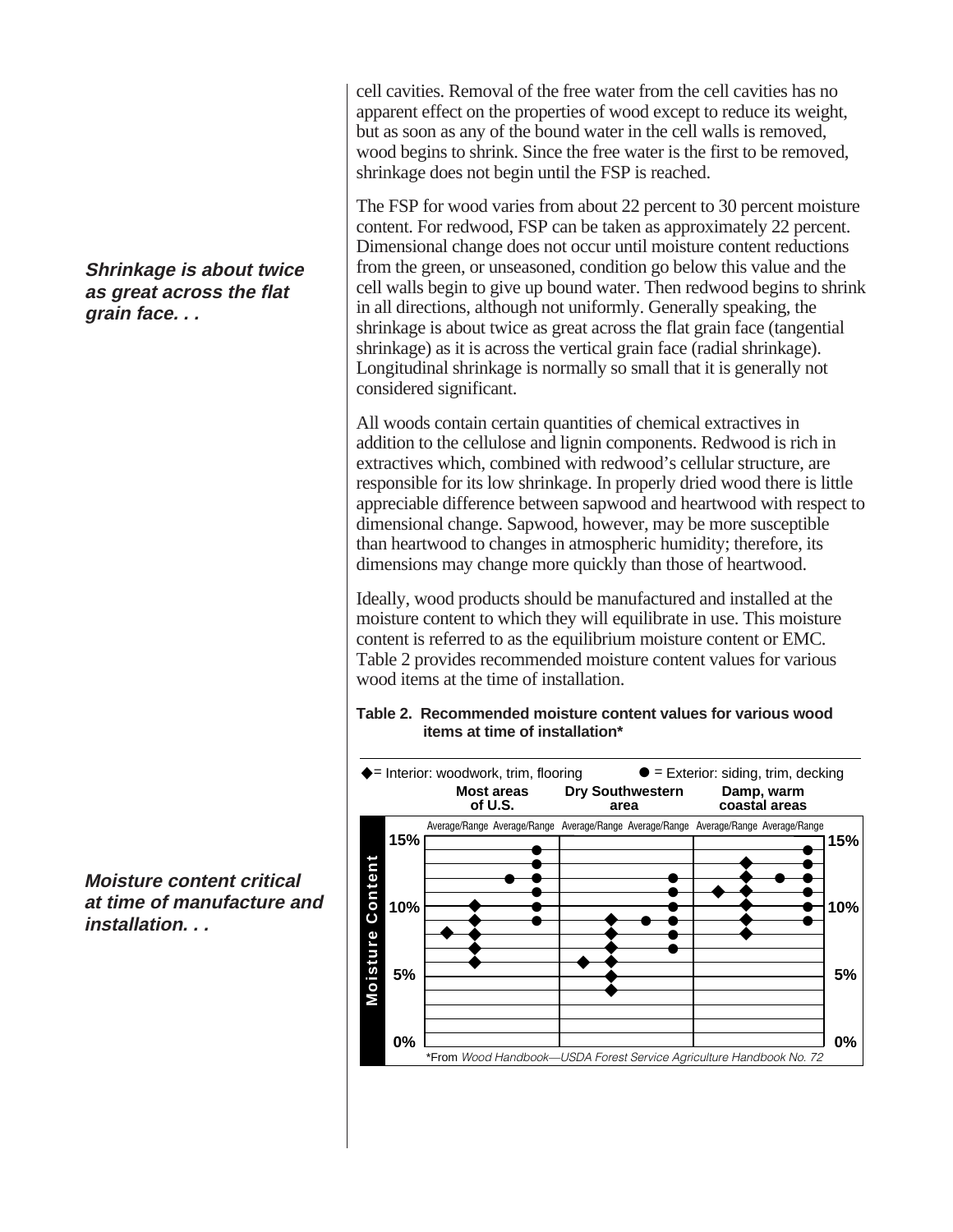Redwood general purpose grades are available green (unseasoned) or S-DRY (19 percent or less moisture content). Redwood architectural grades are available green, S-Dry or Certified Kiln Dried (CKD) in accordance with RIS *Standard Specifications for Grades of California Redwood Lumber*, paragraph 725.

The change in dimension within the moisture content limits of 6 to 14 percent, as defined in the *Wood Handbook*, Chapter 14-2, can be estimated by using dimensional change coefficients as follows:

 $\Delta D = Di$  [ Ct ( Mf - Mi ) ]

where:  $\Delta D$  = change in dimension,

 $D_i$  = initial dimension (inches),

- $C t =$  dimensional change coefficient, tangential direction (for radial direction, use Cr),
- $M f = \text{final moisture content (percent)}$ ,
- $M i =$  initial moisture content (percent).

Dimensional change coefficients for redwood:

|              | Cr (radial) | Ct (tangential) |
|--------------|-------------|-----------------|
| old growth   | .00120      | .00205          |
| young growth | .00101      | .00229          |

Because lumber products rarely are perfectly flat grain (tangential) or vertical grain (radial), this calculation will usually overestimate tangential shrinkage and underestimate radial shrinkage.

For approximate dimensional changes associated with moisture content changes greater than 6 to 14 percent, or when one moisture content value is outside of those limits, refer to USDA Forest Service *Wood Handbook*, Chapter 14-3.

A general rule of thumb is that redwood will shrink or swell approximately 0.7 percent in width for each 4 percent reduction or increase in moisture content below FSP.

The Technical Services Division of the California Redwood Association will be glad to assist you with any designs or problems where shrinkage is an important factor in wood utilization.

**To estimate change in dimension within a 6 to 14 percent moisture content limit. . .**

**Refer to USDA Forest Service Wood Handbook when moisture content is greater. . .**